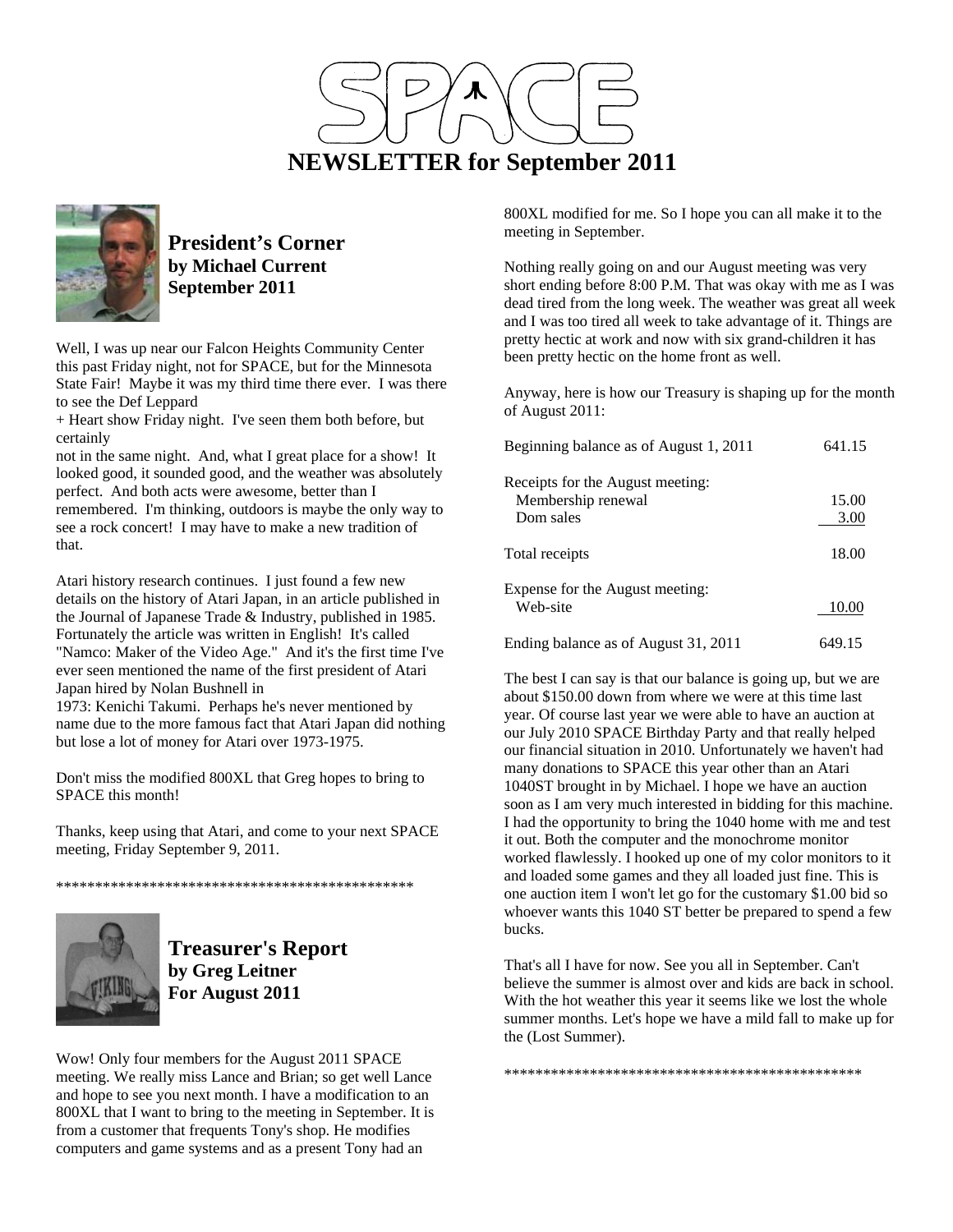

**Secretary's Report By Brian Little For August 2011** 

No minutes from the August meeting were submitted in time for this Newsletter.

## \*\*\*\*\*\*\*\*\*\*\*\*\*\*\*\*\*\*\*\*\*\*\*\*\*\*\*\*\*\*\*\*\*\*\*\*\*\*\*\*\*\*\*\*

From: Michael Current [michael@mcurrent.name] Sent: Sunday, August 28, 2011 7:35 AM Subject: Atari Bolsters Management Team for Continued Expansion Into Mobile and Social Online Gaming

Atari Bolsters Management Team for Continued Expansion Into Mobile and Social Online Gaming

LOS ANGELES, Aug. 17, 2011 /PRNewswire/ -- Atari, a leading multi-platform, global interactive entertainment and licensing company, has strengthened its senior management team with the appointments of Robert Mattes as Chief Financial Officer, Owais Farooqui as Senior Vice President, Digital Publishing, and Maria Pacheco as Vice President, Mobile.

The bolstering of its senior management team comes as Atari continues to shift its core focus to casual gaming experiences designed for mobile, social networks and emerging platforms. The Company's titles have enjoyed #1 status across three different platforms in the last 90 days. Atari's Greatest Hits rose to #1 in the iTunes store and generated more than 3 million downloads in its first three months. Dungeons and

Dragons: Daggerdale hit #1 on the Xbox Live Arcade network, and The Witcher 2 achieved #1 status on the Steam gaming platform.

In their new positions, Mr. Farooqui and Ms.

Pacheco will be charged with developing and executing a cohesive mobile, social and online strategy for the company designed to best leverage Atari's legendary gaming franchises for a new generation of gamers across online (i.e.

Atari.com, browser, Facebook®, Google+), smartphones and tablets. They will have at their disposal one of the gaming industry's most iconic portfolios that includes: Asteroids, Missile Command, Centipede, Pong and Breakout. Additionally, this Fall Atari will be launching its richest Facebook experience to date with Dungeons & Dragons: Heroes of Neverwinter.

Meanwhile, Mr. Mattes brings in depth experience from various online and micro-transaction business models will be responsible for Atari's finance, accounting, IT and various administrative functions. Mr. Mattes and Mr. Farooqui will report directly to Jim Wilson, CEO of Atari, S.A. Ms. Pacheco will report to Mr. Farooqui.

"Owais and Maria are innovative managers whose vast online and mobile success aligns with Atari's goal of creating the best experience for players across all social and casual gaming platforms," said Jim Wilson, CEO of Atari. "As we continue to evolve our business, Owais and Maria will be instrumental in helping us build the digital vision and strategy for the overall Atari brand." Mr. Wilson added, "Robert is accomplished financial executive who brings a significant background to address our continued expansion into emerging platforms. His financial transaction experience will also be important as Atari continues to grow."

Following these new nominations, Atari's executive committee is now composed as follows: Jim Wilson, CEO Robert Mattes, CFO Kristen Keller, General Counsel Lee Jacobson, Senior Vice President, Business Development and Licensing Owais Farooqui, Senior Vice President, Digital Publishing

Mr. Mattes brings to Atari more than 20 years of senior level financial management experience. He has held positions as Co-President and CFO of Authentic Response, Inc., a leading provider of online data to the market research industry, and CFO of Return Path Inc., the global leader in email deliverability services. He started his career at KPMG where he rose to the level of manager in their New York City office and was then Assistant Corporate Controller at W.R. Berkley Corp., a financial services company focused on the property and casualty insurance business. A Certified Public Accountant, Mr. Mattes received his Bachelor of Science in Accounting from Villanova University.

Mr. Farooqui has more than 10 years of strategic planning experience, with expertise in business development and integrated marketing. Mr. Farooqui joins Atari from King.com, the world's largest tournament games company, where he served as the GM of North America. In this capacity he managed the company's initiatives surrounding social games' marketing, strategy and partnerships -- delivering successful social, competitive and pastime gaming experiences to millions of people across the globe in the region. He was also responsible for King.com's groundbreaking partnerships with NBC, CBS, Yahoo!, Real Networks, and Lifetime Networks, enabling the major media networks to extend interactivity and entertainment to consumers. Prior to King.com, Mr. Farooqui held positions at Knowledge Adventure and Academy123, which was acquired by Discovery Communications. He received his Bachelors of Applied Sciences in Computer Engineering at the University of Toronto.

Ms. Pacheco brings to Atari vast experience in marketing mobile games and applications. She most recently served as vice president of marketing for Vivendi Games Mobile, a division of Vivendi Games, where she helped build the division into a leading US publisher of mobile games. In that capacity, Ms. Pacheco oversaw product marketing initiatives for the Americas including channel marketing, consumer insights, social media and promotions. Prior to joining Vivendi Games Mobile, Pacheco held positions at JAMDAT, which was acquired by Electronic Arts in 2006, and Sprint where she was instrumental in launching Sprint's 'Game Lobby', the industry's first carrier-based mobile games community. She holds a Master's degree in Business Administration from Baker University and a Bachelor's degree in Marketing from Pittsburg State University.

For more information about other available positions at Atari, please go to www.atari.com/careers.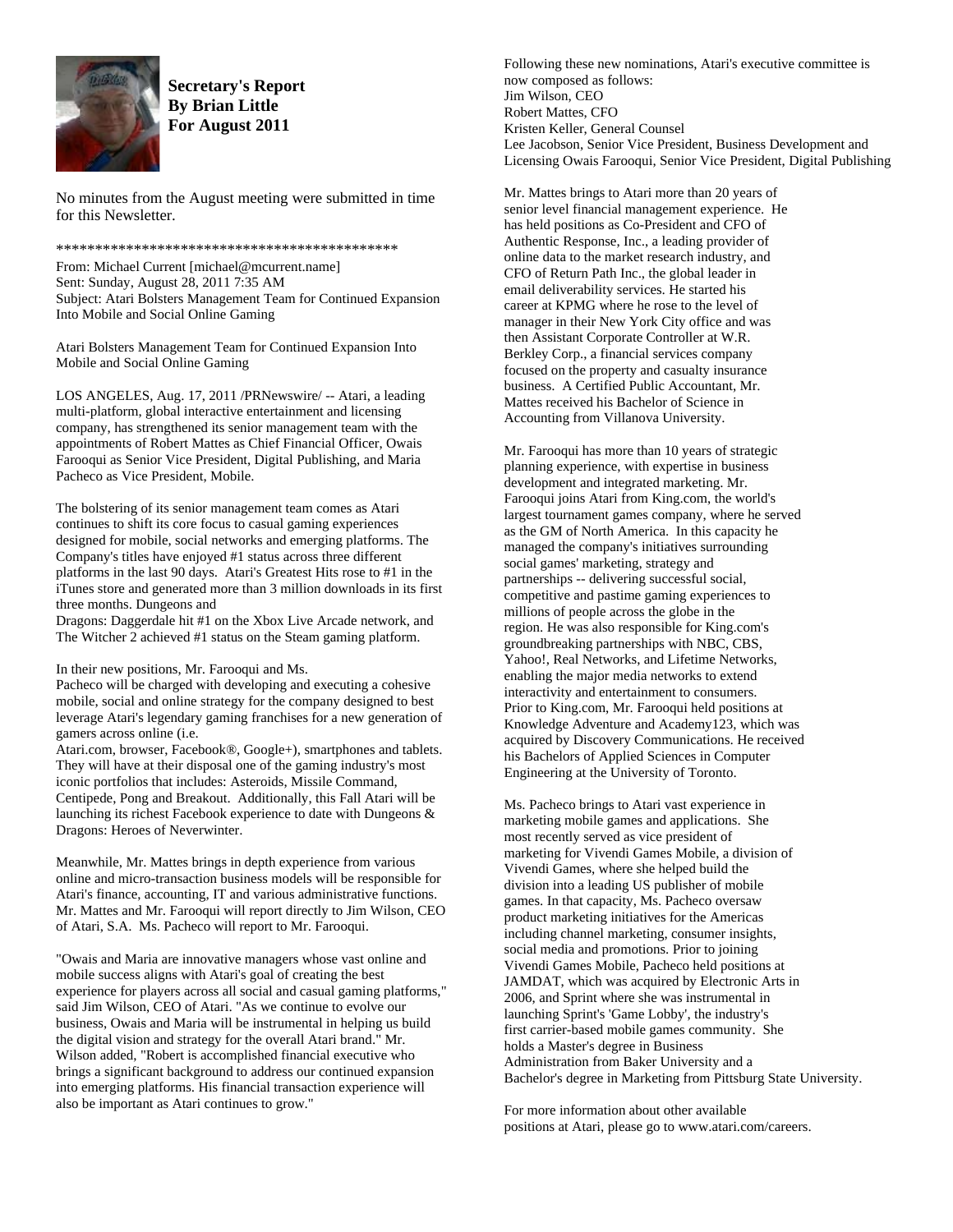## About ATARI, SA

Atari (www.atari.com) is a multi-platform, global interactive entertainment and licensing company. The original innovator of video gaming, founded in 1972, Atari owns and/or manages a portfolio of more than 200 games and franchises, including world renowned brands like Asteroids®, Centipede®, Missile Command®, Pong®, Test Drive®, Backyard Sports®, Deer Hunter®, Ghostbusters®, and Rollercoaster Tycoon®. Atari capitalizes on these powerful properties by delivering compelling games online (i.e. browser, Facebook® and digital download), on smartphones and tablets and other connected devices. The Company also develops and distributes interactive entertainment for video game consoles from Microsoft, Nintendo and Sony. As a licensor, Atari extends its brand and franchises into other media, merchandising and publishing categories.

Atari has offices in Los Angeles, New York, Paris, Lyon and London.

© 2011 Atari Interactive, Inc. All rights reserved.

Atari word mark and logo are trademarks owned by Atari Interactive,  $Inc$